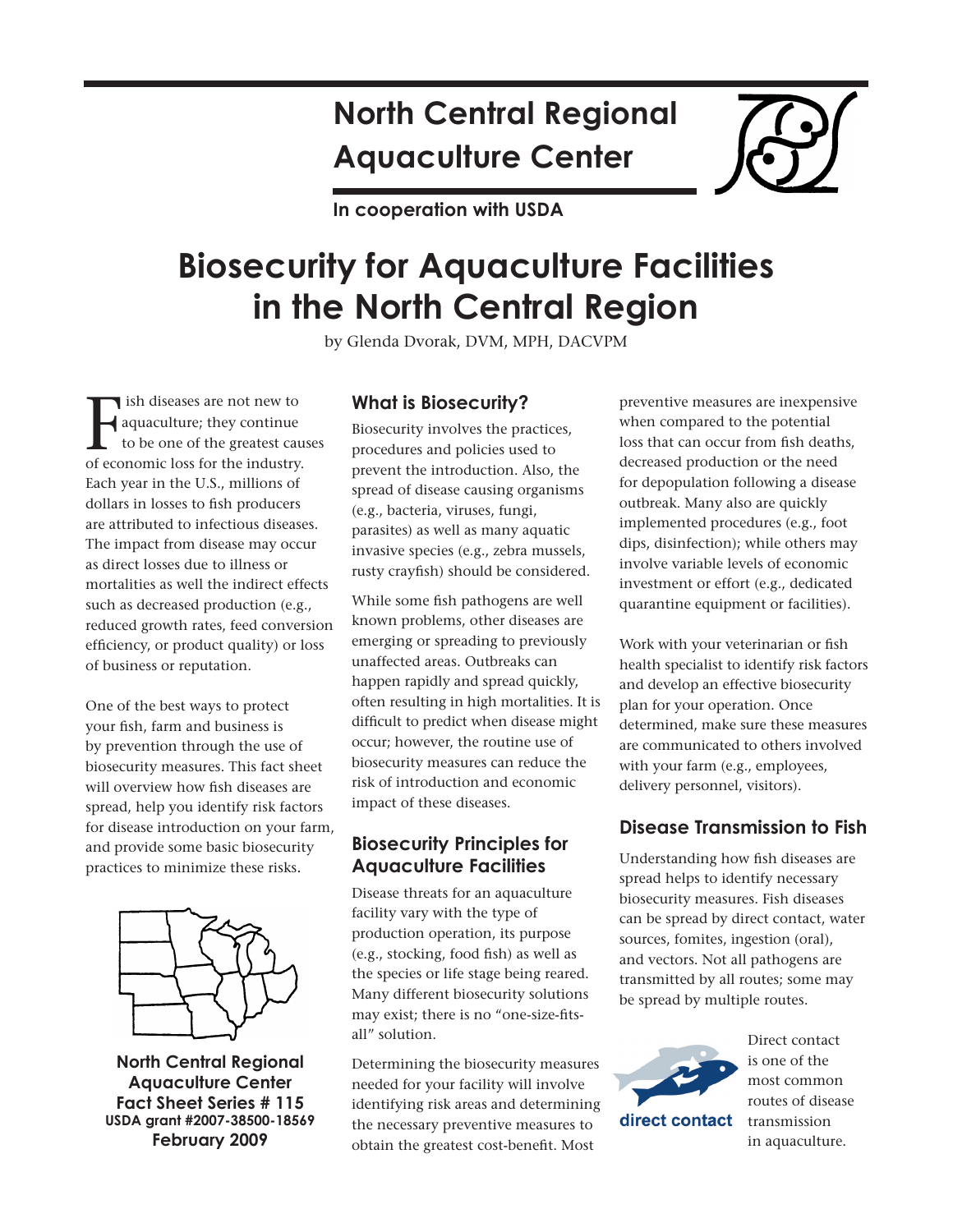This involves the transfer of disease causing agents through direct contact with infected fish. Entry may occur through the skin, open wounds, mucous membranes, or gills.



Water sources can serve to transfer disease causing organisms. water sources Contamination

occurs from the urine, feces, reproductive fluids, and mucus of diseased fish. The movement of contaminated water during the transport of fish can spread pathogens to new locations. A few fish pathogens (e.g., *Ichthyophthirius multifilis,* Ich) have been found to spread via aerosols, sprays or splashes between tanks, although less common and typically requiring close proximity of sources.

Fomites are inanimate objects that can transfer pathogens between



rearing areas or production sites. These items become contaminated following contact

with infected fish or contaminated water sources. Examples include equipment such as nets, buckets, siphon hoses, footwear, clothing, or contaminated vehicles (including tires).

Vectors are living creatures, such as fish-preying birds, that can spread



pathogens. These animals may transfer fish diseases between locations by carrying the

pathogen on their body or feet, or by dropping fish or fish parts at other locations. Rodents and birds may carry some fish pathogens in their feces or urine, contaminating the

environment or fish feeds. People may serve as vectors, transferring pathogens to fish during handling (e.g., hands).

Disease organisms can be transmitted orally by consumption



of contaminated feed, infected live or frozen fish, or cannibalism of dead or dying

fish from the same unit. Ingestion of water contaminated with waste products from infected fish also may serve as a transmission route.

While not a route of transmission to fish, zoonotic diseases are those



diseases of fish that can be spread to humans, to cause illness. Examples include a number of

bacterial organisms – *Mycobacterium, Erysipelothrix, Klebsiella, Edwardsiella.* Biosecurity measures should also address any zoonotic risks to you or your employees as well as the risk to your fish stocks.

## **Biosecurity Measures for Aquaculture Facilities**

The potential for the introduction of fish pathogens can be categorized into five risk factor areas: Fish movement, water sources, fish health, equipment and vehicles, and vectors. Prevention recommendations for each of these risk areas are provided as a starting point and should be applicable to most aquaculture facilities.

#### **Fish Movement**

The movement of fish onto, within or off the farm is the greatest risk factor for disease introduction and

spread in aquaculture. This includes new fish brought to the farm for breeding, grow out, or restocking or those returned to the farm. Also, contact between wild and farmed fish can be a potential source of disease introduction. These "new" additions can introduce pathogens to resident fish, and for some diseases, these fish may be infected without showing signs of illness, serving as "carriers" to other fish.

*Purchase healthy fish.* To prevent disease introduction onto your farm, purchase fish from known and trusted suppliers. These fish should be inspected and found free of important diseases. Limit the number of sources fish are purchased from and the frequency and number of new introductions onto your farm. When possible, purchase eggs or fish from certified disease-free broodstock. Eggs should be disinfected upon arrival. When appropriate, vaccinate newly acquired fish for diseases.

*Quarantine new arrivals.* Once fish are brought to your farm, minimize the transfer of disease to resident fish by isolating new arrivals before adding them to your current stock. This includes fish recently purchased as well as fish returned to the farm. The length of quarantine is variable and depends on the disease of concern; 4-6 weeks is commonly suggested.

The quarantine area should be at a location away from resident fish and should have a separate water source or flow circuit. Any water effluent on or off the farm from the quarantine area should be managed to avoid contaminating water sources or fish production areas. Dedicated equipment for the quarantine area should be used to avoid fomite transfer to resident fish. Fish in the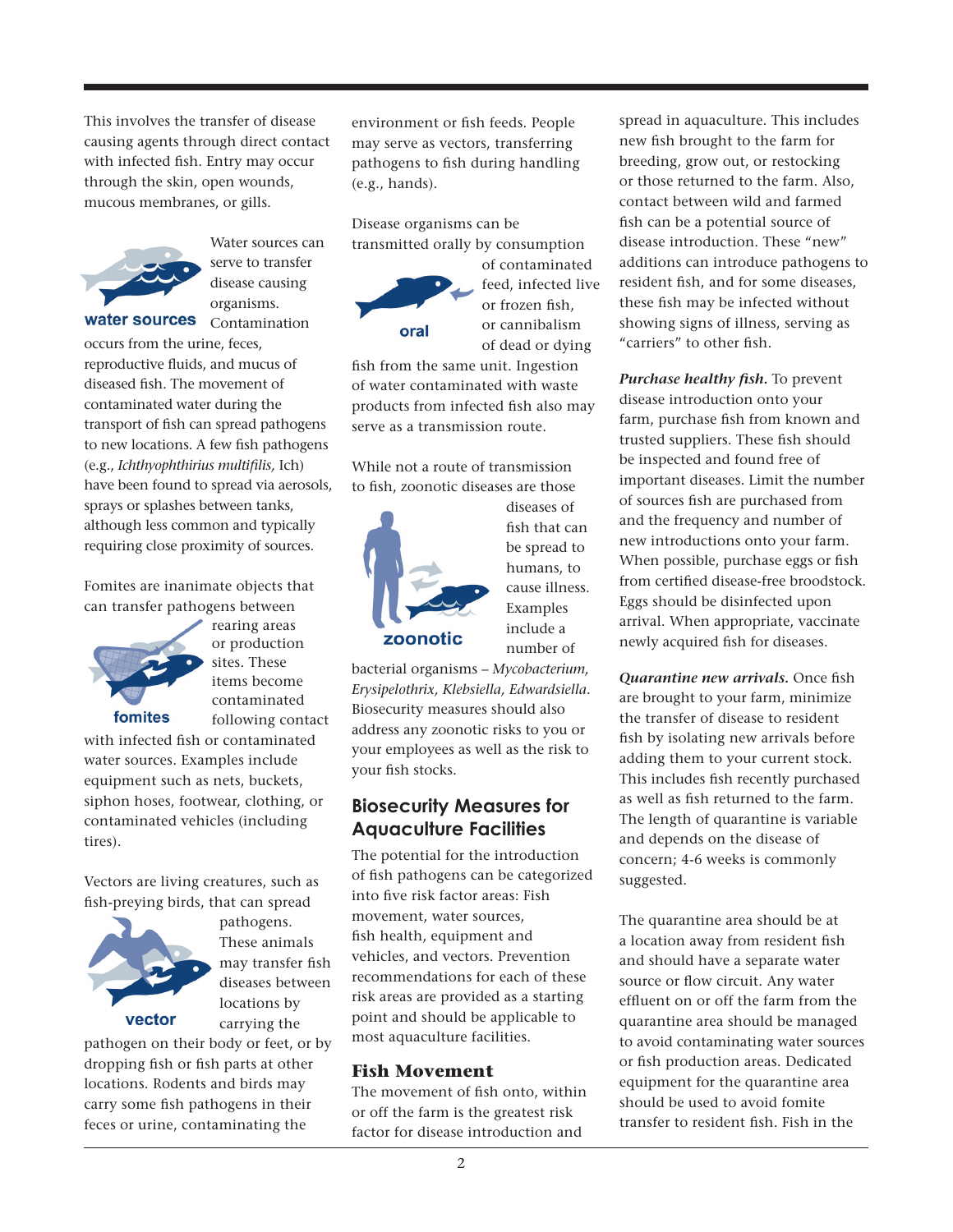quarantine area should be cared for or worked with after resident fish, or an employee should be assigned solely to the care and handling of the quarantined fish.

## **Water Sources**

Use pathogen-free water sources, such as well water, springs, or other groundwater sources, when possible. Surface water sources should be avoided as they have a greater potential for carrying fish pathogens. If this is not possible, disinfection of

the water supply by ozonation or ultraviolet radiation may be needed. Filtration of water sources can help exclude the introduction of unwanted aquatic species.

## **Fish Health**

Optimum health is essential for disease prevention in fish and greatly improves the ability of your fish to fight off infection. This is achieved by minimizing stress, maintaining appropriate water quality parameters and proper nutrition, removing potential infectious disease sources, and monitoring and maintaining fish production and health records.

*Minimize stress.* The susceptibility of fish to disease is greatly influenced by stress. A number of parameters in aquaculture can increase stress in fish, including high stocking densities, improper water quality parameters and poor nutrition.

Minimize stress in your fish by keeping stocking densities within acceptable parameters. Limit transfers of fish between units or locations when possible. When moving fish, use gentle crowding and fish handling methods.

#### *Maintain optimum water quality.*

Fluctuations or improper maintenance of parameters such as dissolved oxygen, ammonia, nitrite and pH can cause increased stress for fish, and, in some cases, cause tissue damage;

# **Risk Factors for Disease Introduction and Spread in Aquaculture Facilities**

Fish Movement Water Sources Fish Health Equipment/Vehicles Vectors (human and animal)

this can make fish more susceptible to diseases. Water temperature is also important to monitor, as many fish pathogens have an optimum temperature range for infectivity, and fish immune systems are influenced by water temperature.

*Provide proper nutrition.* Store feed in a cool, dry place and use within 3-6 months. This serves to maintain vitamin and mineral stability in the feed as well as reduce the potential for moldy feed. Keep feed in areas secured from vectors (e.g., rodents, birds). Clean up any spilled feed to avoid attraction of birds or rodents. If live fish are used as feed, be sure to obtain healthy fish from reliable sources.

#### *Remove dead or dying fish.*

Monitor fish frequently for disease. Employees should know the major signs of illness in fish and who to contact when these are noted. Early identification of fish diseases can help minimize its spread and impact on your farm.

Ill or dead fish should be removed immediately as they can serve as potential disease sources to the remaining stock. Dying fish should be promptly and humanely euthanized. Disposal should be in

accordance with local and state laws and in a manner that predators or wild birds cannot access carcasses and further spread the disease.

Ill fish should be removed and placed

in an isolated area away from current fish stocks. This area, similar to quarantine, should have dedicated equipment and water sources. Care or treatment of these fish should occur after healthy resident fish or by an employee solely dedicated to this area.

When signs of illness are noticed, contact your aquatic veterinarian or fish health specialist immediately. Necropsy and testing of ill fish can help identify a potentially infectious disease before it becomes widespread on your farm.

*Keep accurate records.* Maintenance and monitoring of fish production and health records can help to detect disease problems and highlight their severity (e.g., sudden versus gradual increases in death rate) and often provides clues for disease diagnoses. Maintain accurate records of fish illnesses or deaths. Keep records on fish production parameters, such as growth and feed conversion ratio to aid in detecting subclinical disease problems. Record all new introductions or returning fish, their sources, and movements on or off the farm. This can help identify potential disease entry points in the event of a disease outbreak.

## **Equipment and Vehicles**

Many disease causing agents can survive in the environment for variable amounts of time. For this reason, any equipment (e.g., nets, buckets, scales, boots, waders) or even vehicles used to work with or move fish can serve as a potential source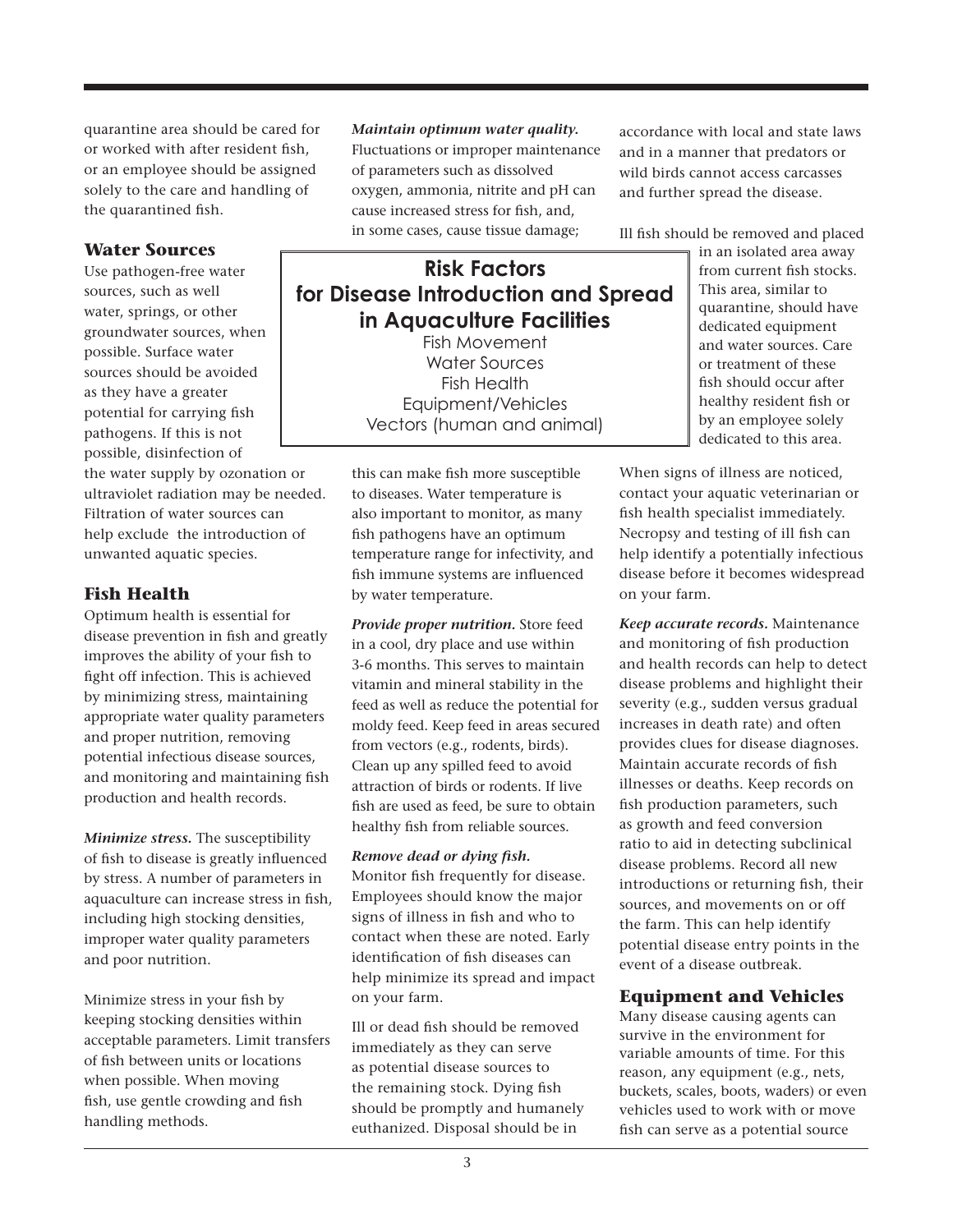of disease transfer between facilities or units. Any equipment used at aquaculture facilities should be cleaned and thoroughly dried (preferably in direct sunlight) or chemically disinfected before being used in another location.

Fish production tanks, raceways and ponds should be disinfected between each lot of fish. Construction materials should be nonporous and easy to clean and disinfect. Avoid the use of wood, as it is hard to disinfect completely; if used, it should be limited to temporary structures and should never be transferred to another site. Minimize aerosols with tank covers or by placing barriers between tanks.

Vehicles and equipment should not be shared between sites; if possible, dedicated equipment or vehicles should be used. If this is not possible, these items should be cleaned and

disinfected between fish lots or farms. Any residual water or debris should be removed; bilge water

# **Proper Cleaning Protocol**

- 1. Remove visible debris
- 2. Wash with soap and water, rinse
- 3. Apply selected disinfectant for appropriate contact time
- 4. Rinse or Neutralize
- 5. Allow to dry

from boats should be removed and disinfected. Vehicle cleaning should include the wheel wells, tires and undercarriage. Wash stations should be provided onsite away from animal production areas.

Foot dips should be placed near the entrance to animal areas. Boots and waders should be cleaned and submersed for an appropriate period of time (see product label) prior to

and after leaving the area. Foot dip solutions should be changed daily or when visibly soiled with debris.

> *Cleaning and disinfection* of equipment and vehicles are important disease prevention measures for aquaculture facilities. One of the most overlooked and most important steps is the removal of visible debris (e.g., mucus, waste products, aquatic plants and algae, uneaten feed). This is important because many disinfectants are less effective

and often inactivated in the presence of organic matter and debris.

*Washing* items with soap and water can greatly reduce the number of pathogens on most items; rinse well to remove any residual soap (which also can inactivate some disinfectants).

Apply an *appropriate disinfectant* (see Table 1), using the *proper concentration, application method* 

| <b>Product</b>                          | Concentration*                               | <b>Uses and Precautions</b>                                                                                                                                                                                                                                                                           |
|-----------------------------------------|----------------------------------------------|-------------------------------------------------------------------------------------------------------------------------------------------------------------------------------------------------------------------------------------------------------------------------------------------------------|
| Virkon® Aquatic                         | $1:100 - 1:200(1\% - 0.5\%)$<br>for 1 minute | Equipment, pumps, protective clothing, foot dips,<br>bilges, bins, buckets, harvesting equipment, vehicles                                                                                                                                                                                            |
| Sodium hypochlorite<br>(bleach)         | 200-500 ppm                                  | Nets, boots, clothing. Surfaces must be clean; easily<br>inactivated by organic debris. May be corrosive.<br>Highly toxic for aquatic animals; allow to inactivate<br>for several days or neutralize with sodium thiosulfate<br>after 3 hours.<br>Note: Bleach is 5.25% sodium hypochlorite solution. |
| Iodine(iodophors)                       | 200 ppm for a few seconds                    | Nets, boots, clothing. Surfaces must be clean; product<br>is easily inactivated by organic debris. Highly toxic<br>for aquatic animals                                                                                                                                                                |
| Benzalkonium chloride<br>(e.g., Roccal) | $250$ ppm                                    | Plastic surfaces<br>*can be toxic to fish, so use with caution                                                                                                                                                                                                                                        |
| Alcohol (ethanol)                       | 70%                                          | Hand sanitizing                                                                                                                                                                                                                                                                                       |

**Table 1. Select chemical disinfectant used in aquaculture.\***

#### **\* Always consult the product label for appropriate concentrations, uses, and safety precautions.** *Disclaimer: The use of product names does not constitute endorsement.*

References: World Organization for Animal Health (OIE). 2006. Methods for disinfection of aquaculture establishments. Chapter 1.1.5. *in* Manual of diagnostic tests for aquatic animals.